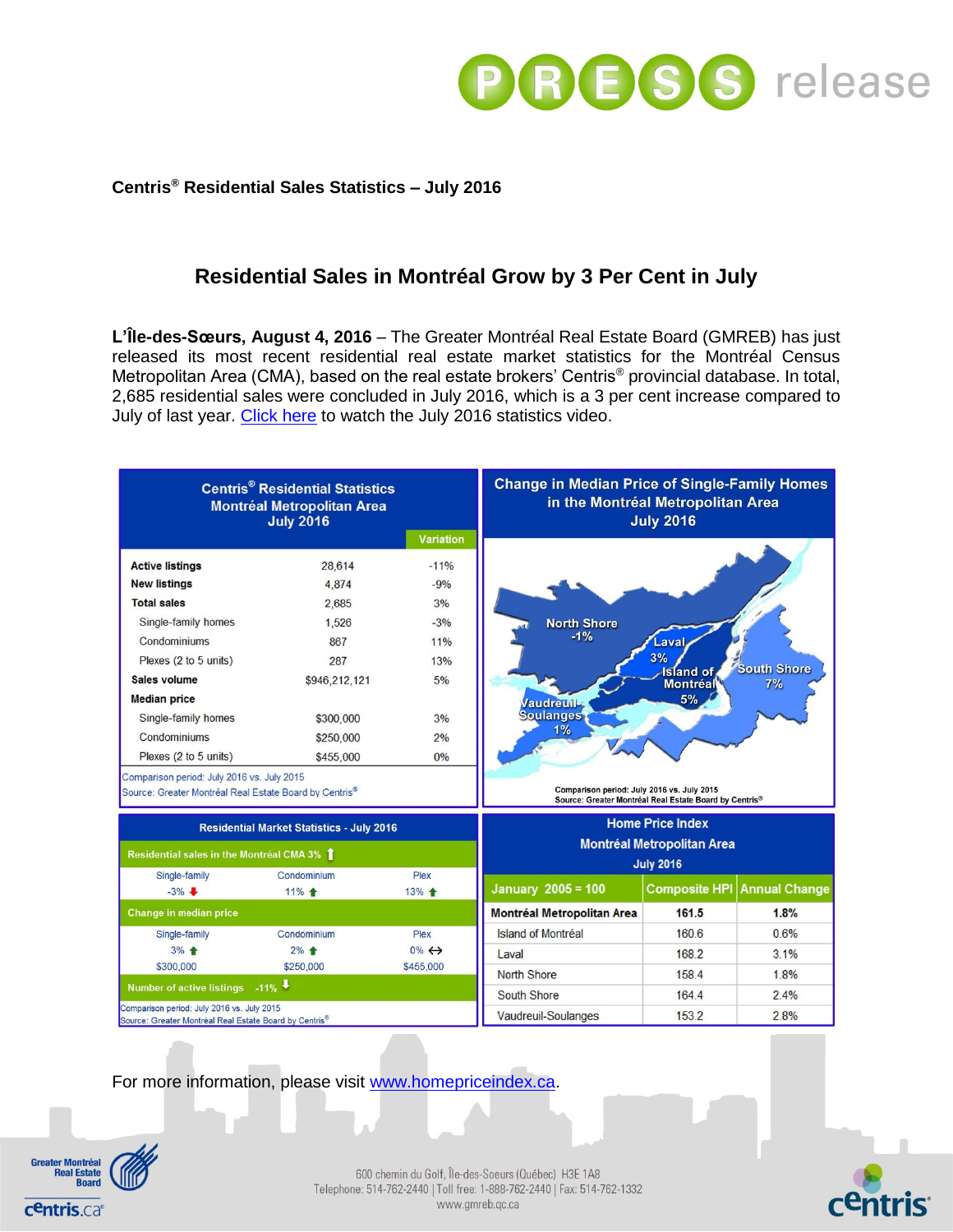

#### **Sales by geographic area**

- The largest increases in sales were on the South Shore (578 transactions) and on the Island of Montréal (1,161 transactions), with increases of 7 per cent and 5 per cent, respectively, compared to July 2015.
- The North Shore (543 transactions) registered a 1 per cent increase in sales.
- In contrast, sales fell by 5 per cent and 4 per cent, respectively, in Vaudreuil-Soulanges (134 transactions) and Laval (269 transactions). In both of these cases, this was the second consecutive drop in sales.

#### **Sales by property category**

- Sales of plexes (2 to 5 dwellings) and condominiums performed well in July, thanks to respective increases of 13 per cent and 11 per cent throughout the Montréal CMA.
- Sales of single-family homes decreased for the first time in 18 months, meaning since January 2015, falling by 3 per cent (1,526 transactions).

#### **Prices**

- The median price of single-family homes throughout the Montréal CMA increased by 3 per cent compared to July of last year to reach \$300,000.
- The median price of condominiums grew by 2 per cent compared to one year earlier, as half of all condominiums sold for a price higher than \$250,000.
- Finally, the median price of plexes remained unchanged at \$455,000.

"Although the condominium resale market still gives buyers the upper hand (13.4 months of inventory), the surplus of inventory is gradually becoming absorbed," said Daniel Dagenais, President of the GMREB Board of Directors. "Market conditions for single-family homes and plexes have already been balanced for several months now," he added.

#### **Number of properties for sale**

The downward trend in the number of active listings on the real estate brokers' Centris<sup>®</sup> system continued for a tenth consecutive month, sitting at 11 per cent in July.

#### **About the Greater Montréal Real Estate Board**

The Greater Montréal Real Estate Board is a non-profit organization with more than 9,000 members: real estate brokers. Its mission is to actively promote and protect its members' professional and business interests in order for them to successfully meet their business objectives.